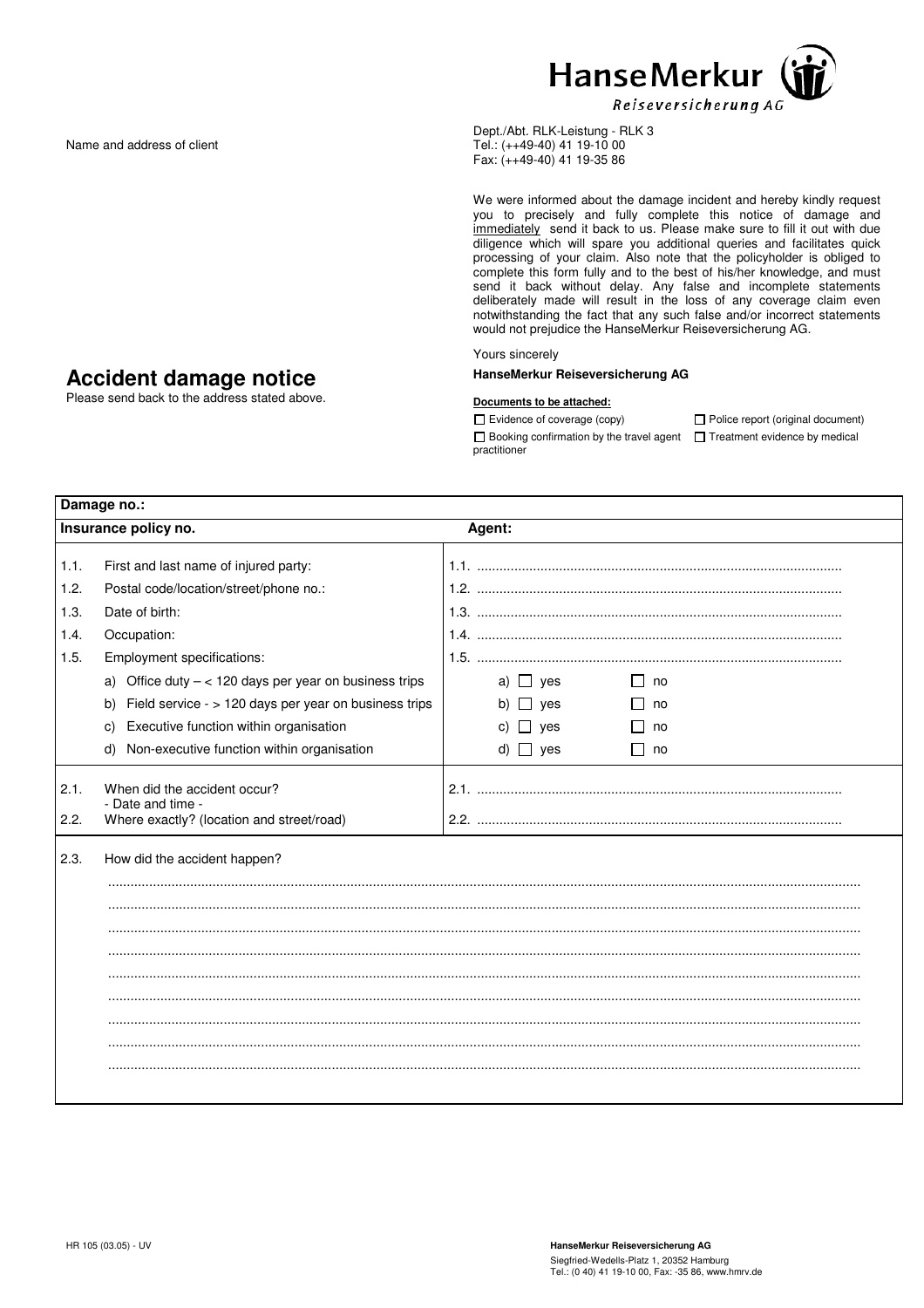| 2.4.     |                                                                                                                                                    |        |  |  |
|----------|----------------------------------------------------------------------------------------------------------------------------------------------------|--------|--|--|
|          | If yes, what kind of and how much?                                                                                                                 |        |  |  |
|          | Blood test? $\Box$ yes $\Box$ no                                                                                                                   |        |  |  |
|          |                                                                                                                                                    |        |  |  |
|          |                                                                                                                                                    |        |  |  |
| 3.1.     | Are there any eye-witnesses?<br>(Names and addresses)                                                                                              |        |  |  |
| $3.2.$ : | Who saw the injured party first?                                                                                                                   |        |  |  |
| 3.3.     | Was the accident registered by the police?<br>(state police station and file no.)                                                                  |        |  |  |
| 4.1.     | Doctor in attendance/hospital taken to<br>(Name and address)                                                                                       |        |  |  |
| 4.2.     | When was the doctor consulted?<br>(Day and hour)                                                                                                   |        |  |  |
| 4.3.     | What did he/she prescribe?                                                                                                                         |        |  |  |
| 5.1.     | State the whereabouts of the injured party.                                                                                                        |        |  |  |
| 5.2.     | Which injuries did occur?                                                                                                                          |        |  |  |
| 5.3.     | In-patient treatment from/to                                                                                                                       |        |  |  |
| 5.4.     | Where and how long was the injured party hospitalised and                                                                                          |        |  |  |
|          | subject to in-patient treatment due to the accident?<br>(Full address)                                                                             |        |  |  |
| 5.5.     | Had the injured party's health been impaired in any way or<br>had his/her health condition been impaired in any way?                               |        |  |  |
| 5.6.     | Had any limbs been missing? Had he/she been<br>handicapped?                                                                                        |        |  |  |
| 6.       | To be answered in case of vehicle accidents                                                                                                        |        |  |  |
| 6.1.     | a) Vehicle's official licence no.:<br>b) Travel purpose:                                                                                           |        |  |  |
| 6.2.     | a) Who drove the vehicle?<br>b) Was the driver in possession of a valid driver's licence?<br>c) Was the driver on a business or non-business trip? |        |  |  |
| 6.3.     | How many passengers were in the vehicle (total number)?                                                                                            |        |  |  |
| 6.4.     | Names and addresses of all passengers:<br>Who sat on which seat - front/back - seat belts fastened?                                                | $6.4.$ |  |  |
|          |                                                                                                                                                    |        |  |  |
| 7.1.     | Are you in possession of an additional accident insurance<br>police with another insurance provider?<br>(Address, policy no., coverage start)      |        |  |  |
| 7.2.     | Which former insurer did provide accident coverage for you?                                                                                        |        |  |  |
| 7.3.     | Has the insured party received any accident compensation?<br>By whom? When? Which file no.?                                                        |        |  |  |
| 7.4.     | Which insurer has declined or shelved any application for life<br>or accident insurance?<br>When?                                                  |        |  |  |
| 7.5.     | Which employee's industrial compensation society is the<br>injured party a member of?<br>(Full address and file no.)                               |        |  |  |
| 7.6.     | Which entities referred to above has the damage been<br>reported to? When?                                                                         |        |  |  |
| 8.1.     | Which health insurance provider is the injured party a                                                                                             |        |  |  |
|          | member of?                                                                                                                                         |        |  |  |
| 8.2.     | When was the accident reported to the health insurer?                                                                                              |        |  |  |